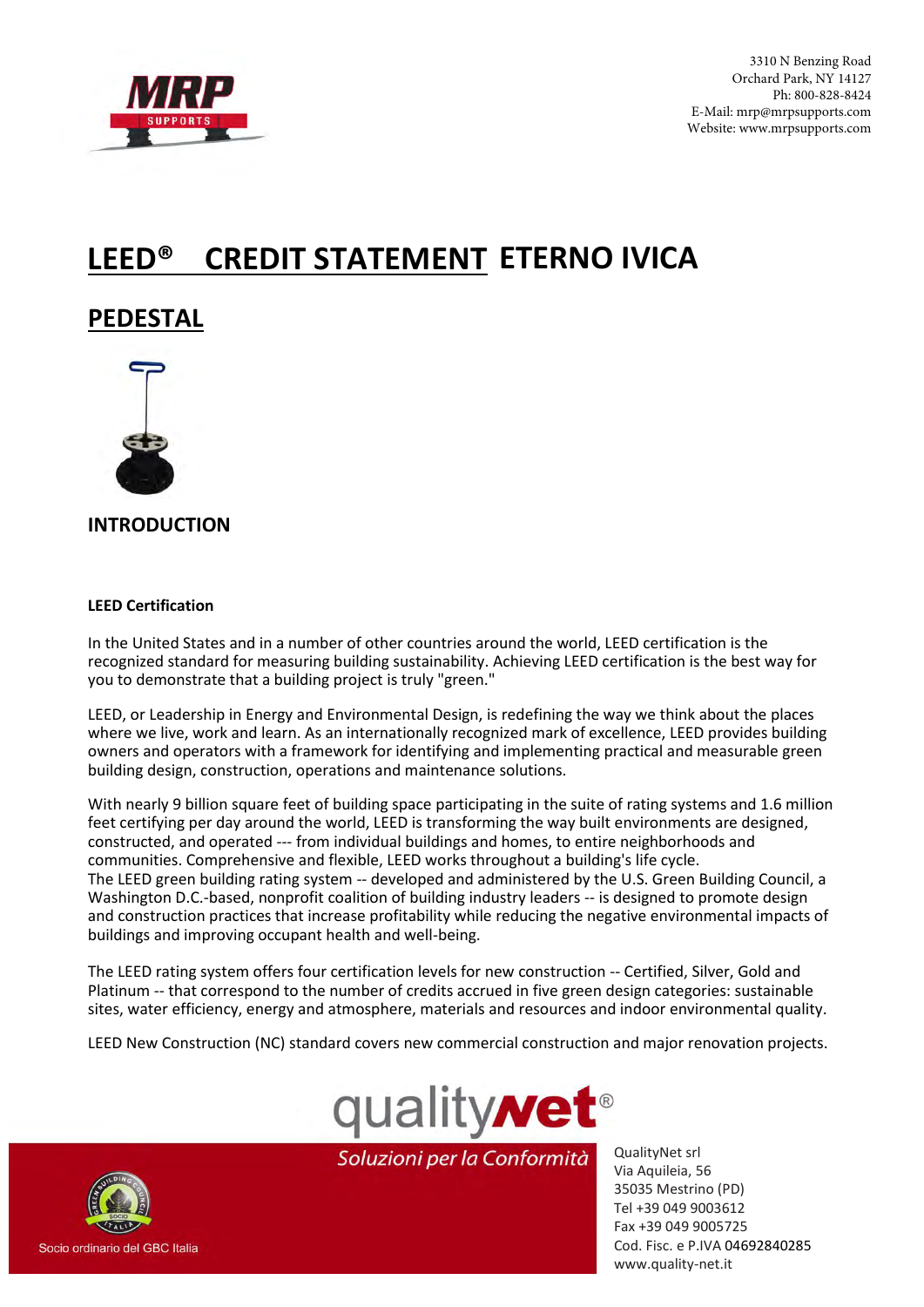LEED ratings are always referred to the building project, however the use of products having specific green features does make a difference.

This Credit Statement aims at indicating the specific product features that can contribute effectively to the certification process.

#### **QualityNet**

Since 1997 our team of specialized professionals is supporting major company certifications and compliance of products.

The deep knowledge of standards and rules, the understanding of applicability criteria from country to country and among different kind of business are the key of QualityNet success, supported by a comprehensive portfolio of services to meet the different needs of the market, consistent with the policies of sustainability and characterized by a professional, appropriate and responsive activity.

QualityNet plays an active role in the green building world and supports LEED (Leadership in Energy and Environmental Design), verifying the applicability of current LEED standards in different scenarios and evaluating the contribution of green products in the LEED certification process.

As a further support to sustainable building products of high profile and success, QualityNet provides tools and support services that contribute to obtaining LEED ® credits, and helps the producers with innovative marketing and visibility strategies.

QualityNet promotes continuous growth of skills in the building industry as a whole, and delivers tailored coaching and education services.

All these activities are performed by a specialized team of green product experts and LEED AP.

QualityNet is a member of Green Building Council Italia





Soluzioni per la Conformità

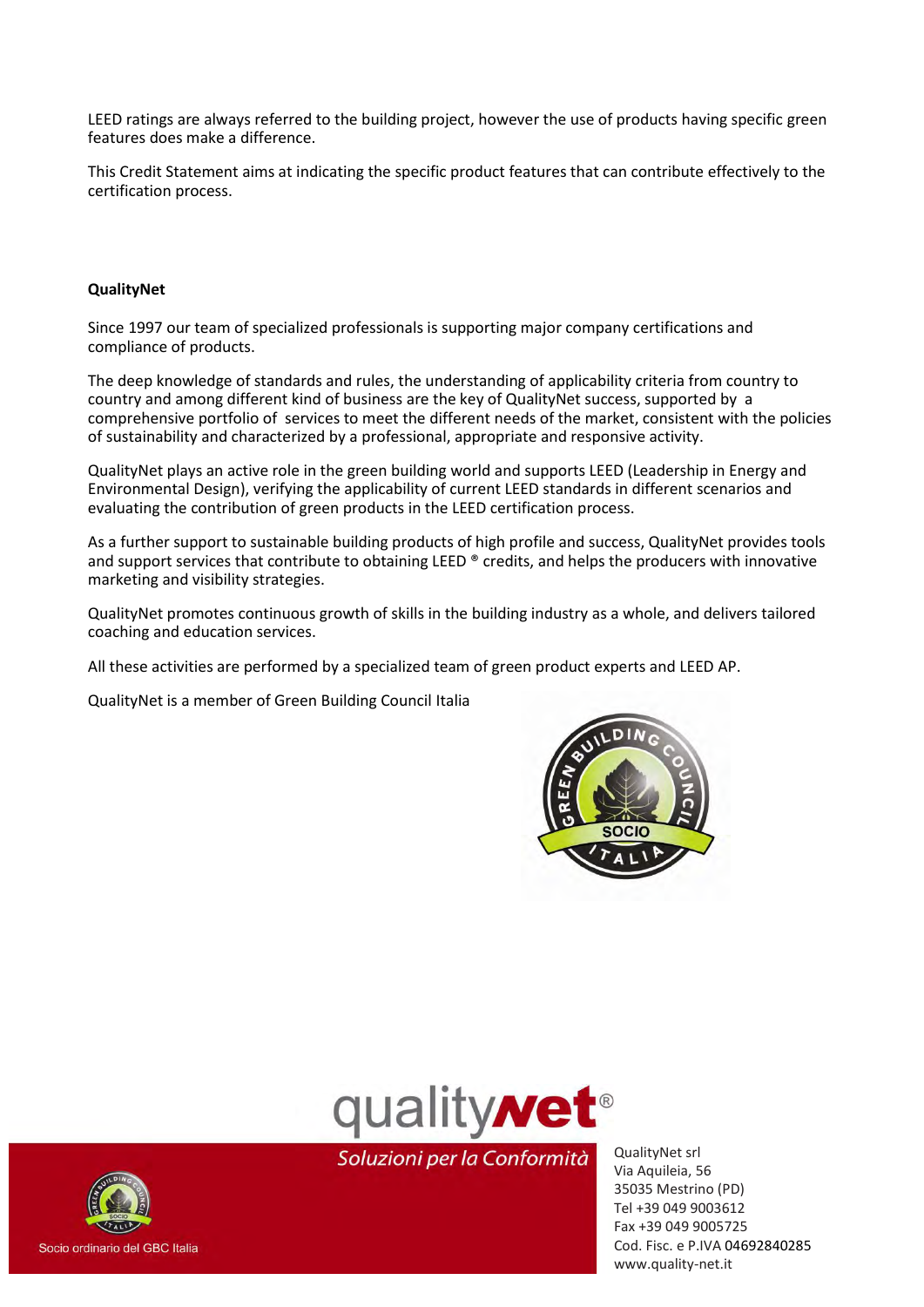#### **ETERNO IVICA**

Eterno Ivica is a company of Plastic+ Group, in synergy with Italtronic and Plastic Planet.

Plastic+ is a dynamic group of industries with a mission of continuous research and innovation. The Group is constantly developing new solutions, and controls all phases of production, from processing to sales.

Quality management is working all together for the full customer's satisfaction according to ISO 9001:2008 certification and manufacturing is applying continuous improvement methods with special attention to eco-sustainability, promoting use of non-polluting raw materials. Eterno Ivica also applies strict controls to waste disposal and recycled materials are used whenever possible. All-round quality also means a serene, welcoming workplace, and promoting social wellbeing based on collaboration, dialogue and mutual trust among all employees and contractors. Eterno Ivica is proud to have obtained SA 8000 Certification in recognition of ethical policies in the field of social responsibility throughout the production chain.

Eterno Ivica has leading edge production for the green building industry. Products are designed to be in compliance with the request of major building standards, expecially LEED.

Eterno Ivica also believes that green buying is of key importance when promoting a sustainable production cycle. Providers of raw materials are selected carefully, and the sustainability features of all product lines are always taken into consideration in order to provide the end customer with a solution that has the minimum possible impact on non renewable resources and on the environment.



Socio ordinario del GBC Italia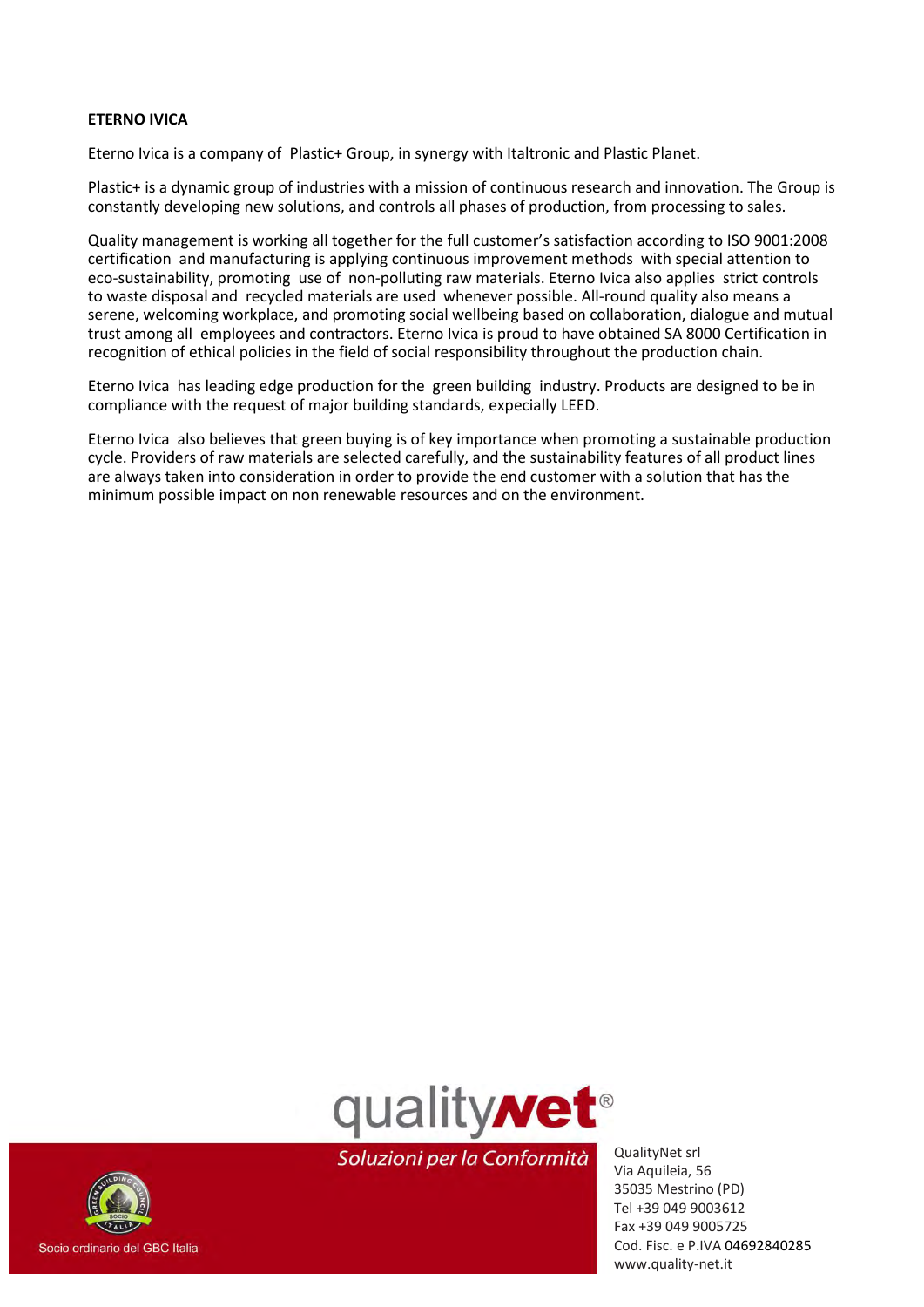### **PRODUCT DESCRIPTION: PEDESTAL**

The Pedestal system is based on a series of adjustable modular supports that simply and safely adapt to all kinds of floor. It ensures elegant, homogenous paving each time, without having to subject the building to radical structural work. It eradicates problems of damp, water infiltration and can support the accommodation of cables or pipes, at the same time allowing for quick, straightforward inspection.

At the same time, Pedestal system has outstanding sustainability features, mostly related with the design of a "chambered" structure – flooring or roof – and with the components of the product.





Soluzioni per la Conformità

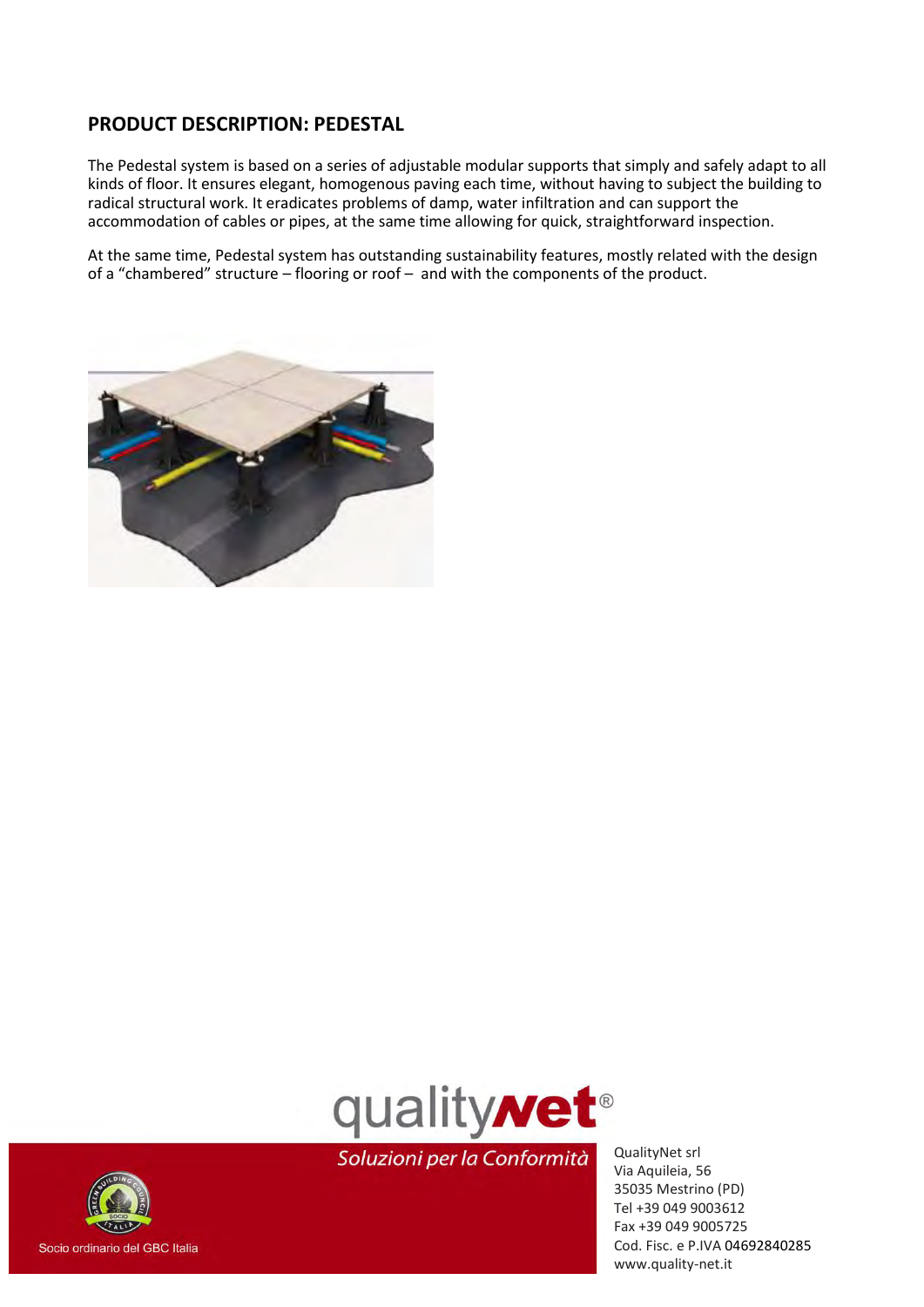# **PRODUCT CONTRIBUTION TO LEED CREDITS**

#### **SS Credit 6.1 & 6.2 : Stormwater Design – Quantity & Quality Control - 1 Point & 1Point**

The intent of this credit is to limit disruption and pollution of natural water flows by managing stormwater runoff.

The building design requires the implementation of a stormwater management plan that reduces impervious cover, promotes infiltration and captures and treats the stormwater runoff from 90% of the average annual rainfall1 using acceptable best management practices (BMPs).

BMPs used to treat runoff must be capable of removing 80% of the average annual postdevelopment total suspended solids (TSS) load based on existing monitoring reports.

Alternative surfaces such as pervious pavement are capable to reduce imperviousness and promote infiltration and thereby reduce pollutant loadings.

PEDESTAL and WOODECK structures are designed to support and complement a pervious flooring system, regardless of the flooring material used (wood, tiles, etc).

This feature will positively support any Stormwater Management Plan, therefore supporting the credit.

#### **WE Credit 1.1: Water efficient Landscaping - from 2 Point to 4 Points (No potable water use)**

The intent of this credit is to limit or eliminate the use of potable water or other natural surface or subsurface water resources available on or near the project site for landscape irrigation. To obtain this credit It is required to reduce potable water consumption for irrigation by 50% from a calculated midsummer baseline case or using the month with the highest irrigation demand. One possible strategy is the use of captured rainwater.

Considering the technical features of PEDESTAL and WOODECK previously described, these can be part of an efficient rainwater capturing system, therefore supporting this credit.



Soluzioni per la Conformità

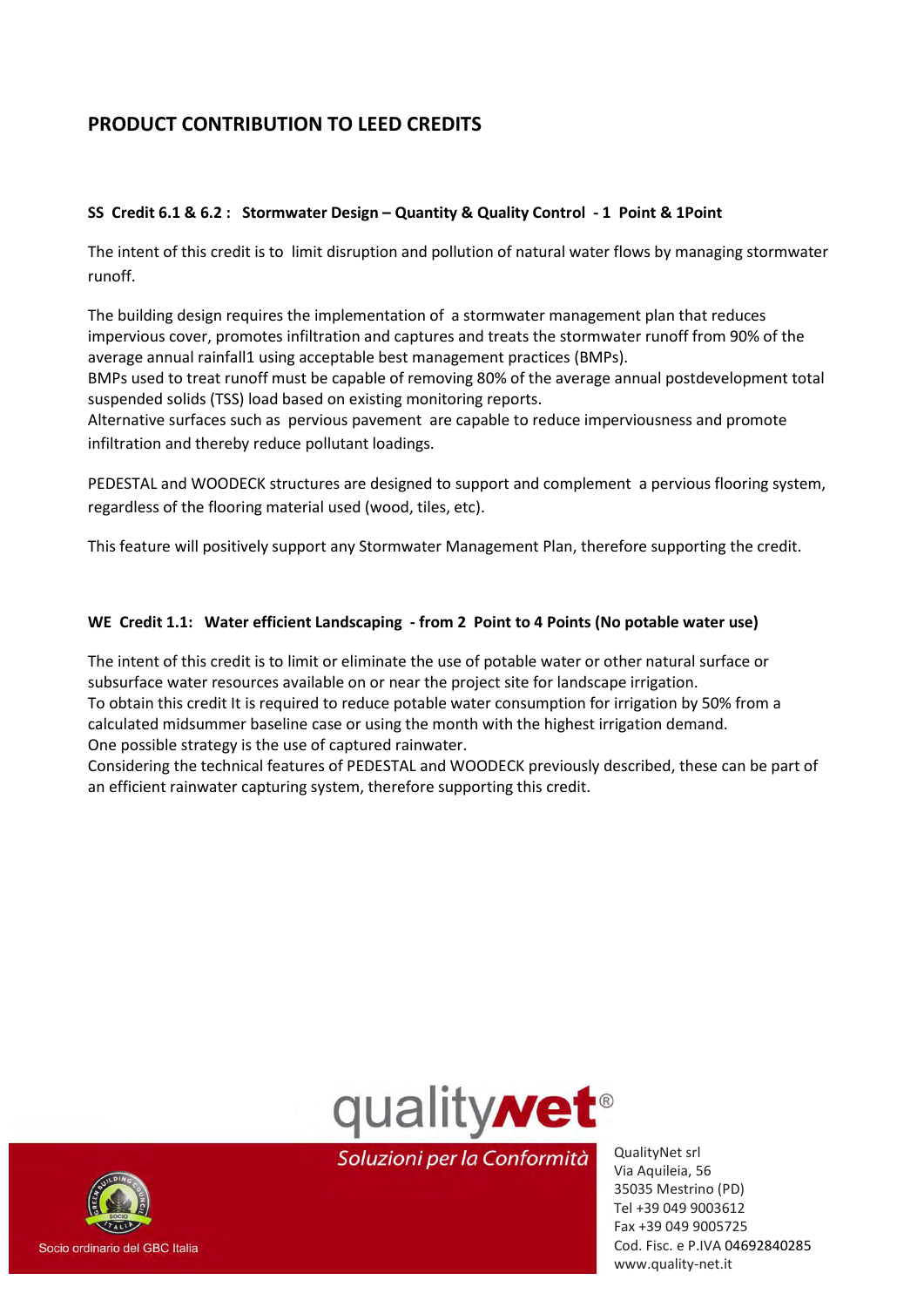

**Quick water drainage**  The small gap between one slab and another allows water to discharge on to the laying surface and facilitate rapid drainage

#### **EA Prerequisite 2: Minimum Energy Performance**

#### **EA Credit 1: Optimize Energy Performance 1–19 Points**

The intent of this Prerequisite and this Credit is to establish the minimum level of energy efficiency for the proposed building and systems to reduce environmental and economic impacts associated with excessive energy use.

The implementation requires to design the building envelope and systems to meet baseline requirements, using a simulation model to assess the energy performance and identify the most cost-effective energy efficiency measures. Final step is quantify energy performance compared with a baseline building.

Pedestal system, as main component of a "chambered" structure, can be part of a ventilated roof.

Ventilated roofs are characterised by a ventilated air space between the insulation coating and the underside of the surface. Ventilated roofs differ from unventilated roofs in their different types of insulation . In a ventilated roof, any moisture is evaporated into the ventilated air space and passed to the outside, and the building will also have advantages as far as thermal performance, due to significant improvement in the thermal transmittance coefficient of the roof  $(U_w$ -value).



Soluzioni per la Conformità

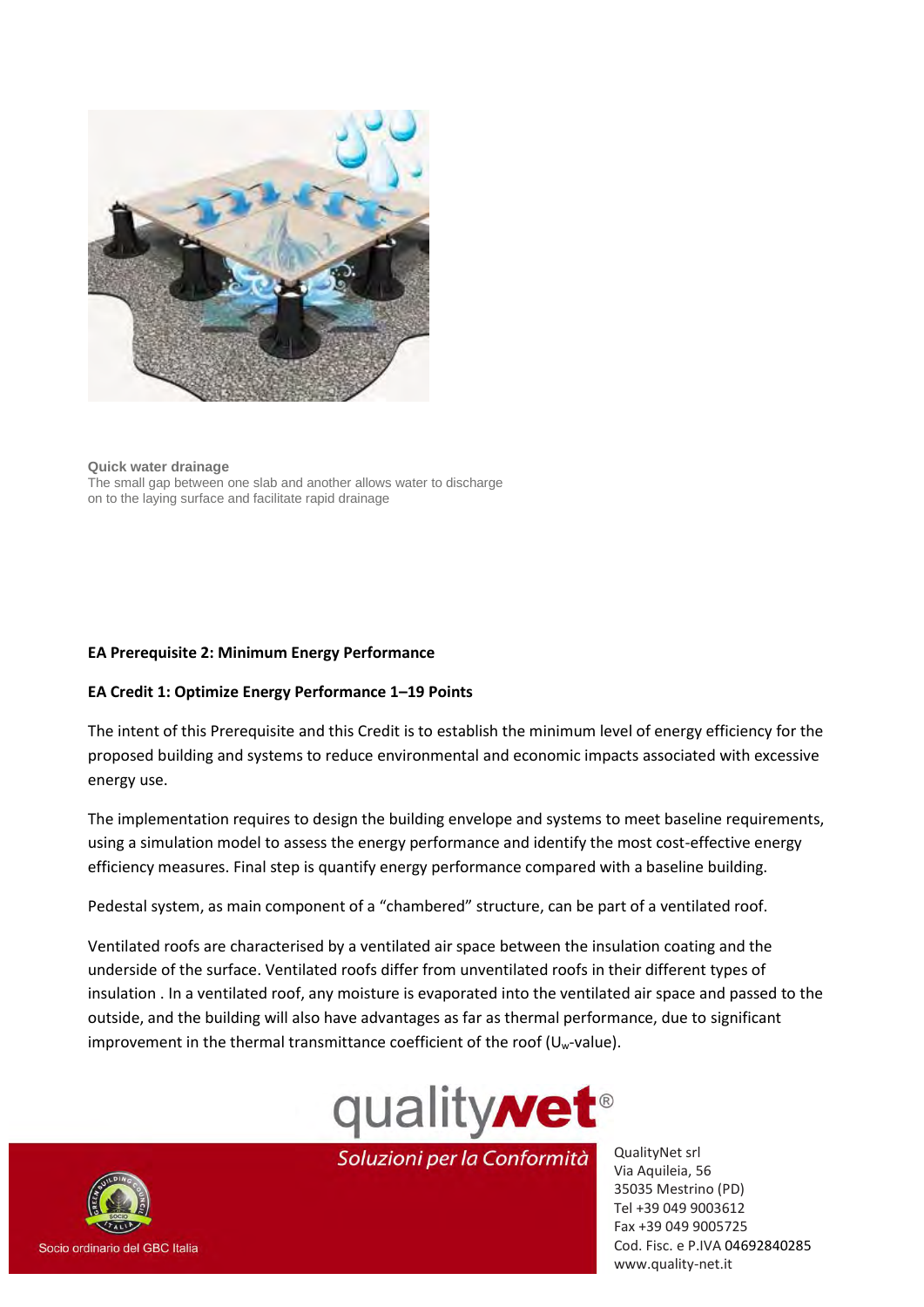Moreover, Pedestal and Woodeck products are made of polypropylene with certified transmittance performance, within limits defined by italian law (D.L. 26/01/2010)

As a conclusion, still evaluating it as a "static" component not fitting directly into energy modelling figures, it is expected and possible that the use of Pedestal or Woodeck system in a ventilated and chambered roof would significantly reduce the building HVAC cost, therefore supporting this credit.

#### **Recycled Content MR C4 – from 1 to 2 points**

The intent of this credit is To increase demand for building products that incorporate recycled content materials, thereby reducing impacts resulting from extraction and processing of virgin materials.

PEDESTAL is mainly made of recycled polypropylene, mostly originated by the fragmentation of waste moulds and other previously used material subject to be delivered to the appropriate collection facilities.

Considering that some small parts are made with virgin rubber, the assumption is that the products, regardless of specific size, are made with 99% of post-consumer recycled content.

WOODECK is also featuring an aluminium structure: Aluminium used in this line of products generally contains variable % of post-consumer recycled content.

To support this credit ETERNO IVICA can issue the specific declaration in accordance with ISO Standard 14021, providing specific details on the percentage of weight of recycled materials on specific product delivery.

#### **Regional Materials MR C5 – 1 point**

Materials are defined as "regional" considering the distance between the producer, located in Padova, Italy, and the building site. According to LEED US NC, a radius of 500 Miles applies, including Italy, Germany, Czech Rep, Slovakia, Austria, Hungary, Serbia, Croatia, Slovenia, France, Belgium, Netherlands, Switzerland . According to LEED ITALIA NC the radius is 1050 Km if transport is by sea or rail, and 350 Km by road.



Soluzioni per la Conformità

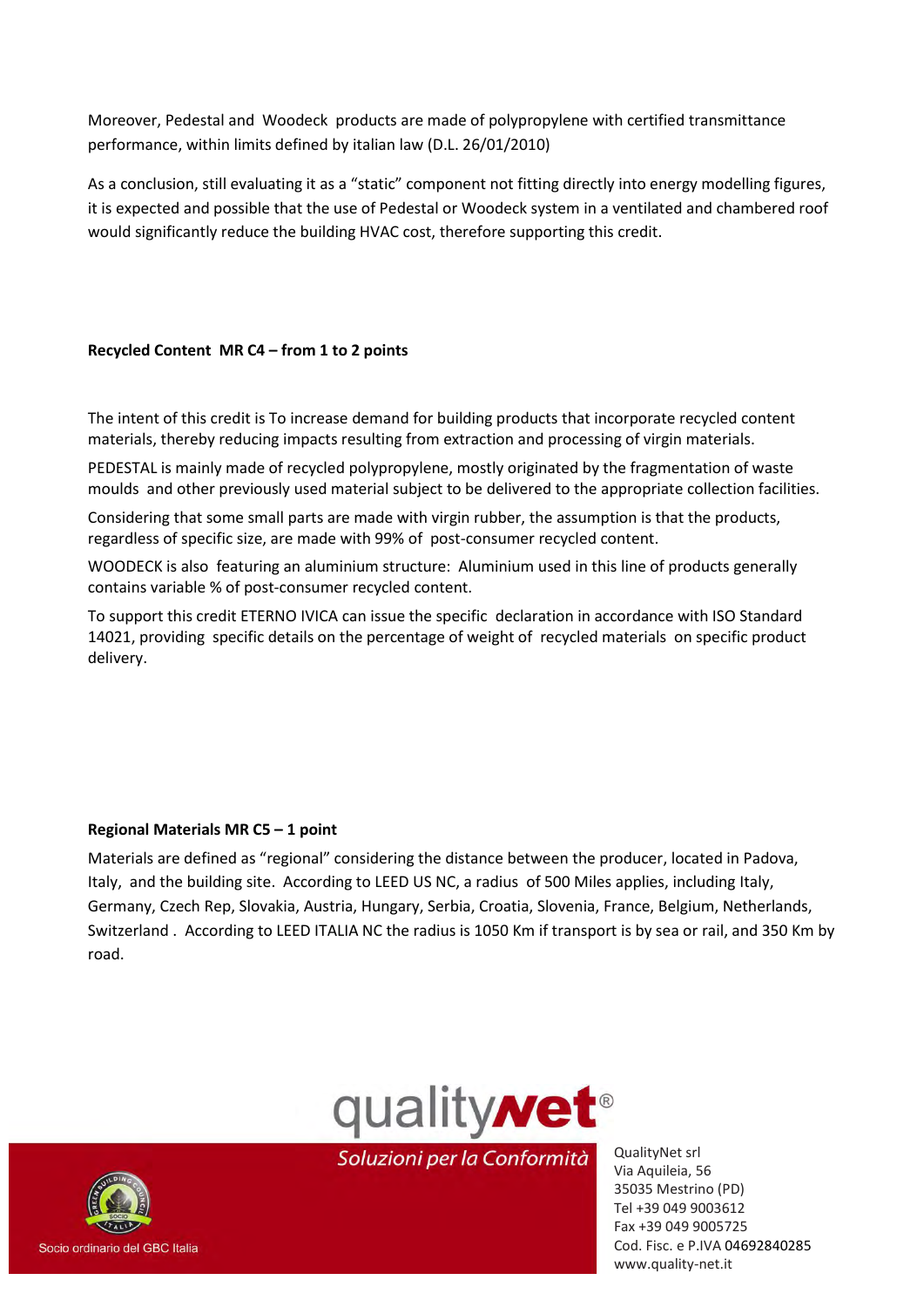

#### **Acoustical performance EQ P3 (LEED for Schools) - Prerequisite**

#### **Acoustical performance EQ C9 (LEED for Schools) – from 1 to 2 points**

The intent of this credit is to provide classrooms that are quiet and in which teachers can speak to the class without straining their voices and students can effectively communicate with each other and the teacher.

It is required to design classrooms and other core learning spaces to meet the Reverberation Time (RT) requirements of ANSI Standard S12.60-2002, Acoustical Performance Criteria, Design Requirements and Guidelines for Schools. Also, design classrooms and other core learning spaces to meet the Sound Transmission Class (STC) requirements, excepting windows, which must meet an STC rating of at least 35.

OPTION 1 requires using the methodology described in annexes B through D of ANSI Standard S12.60-2002, achieve a maximum background noise level in classrooms and other primary learning spaces of 45 dBA.

45dB or higher = Prerequisite not met: The building cannot be certified

40 to  $35dB = 1$  point



Soluzioni per la Conformità

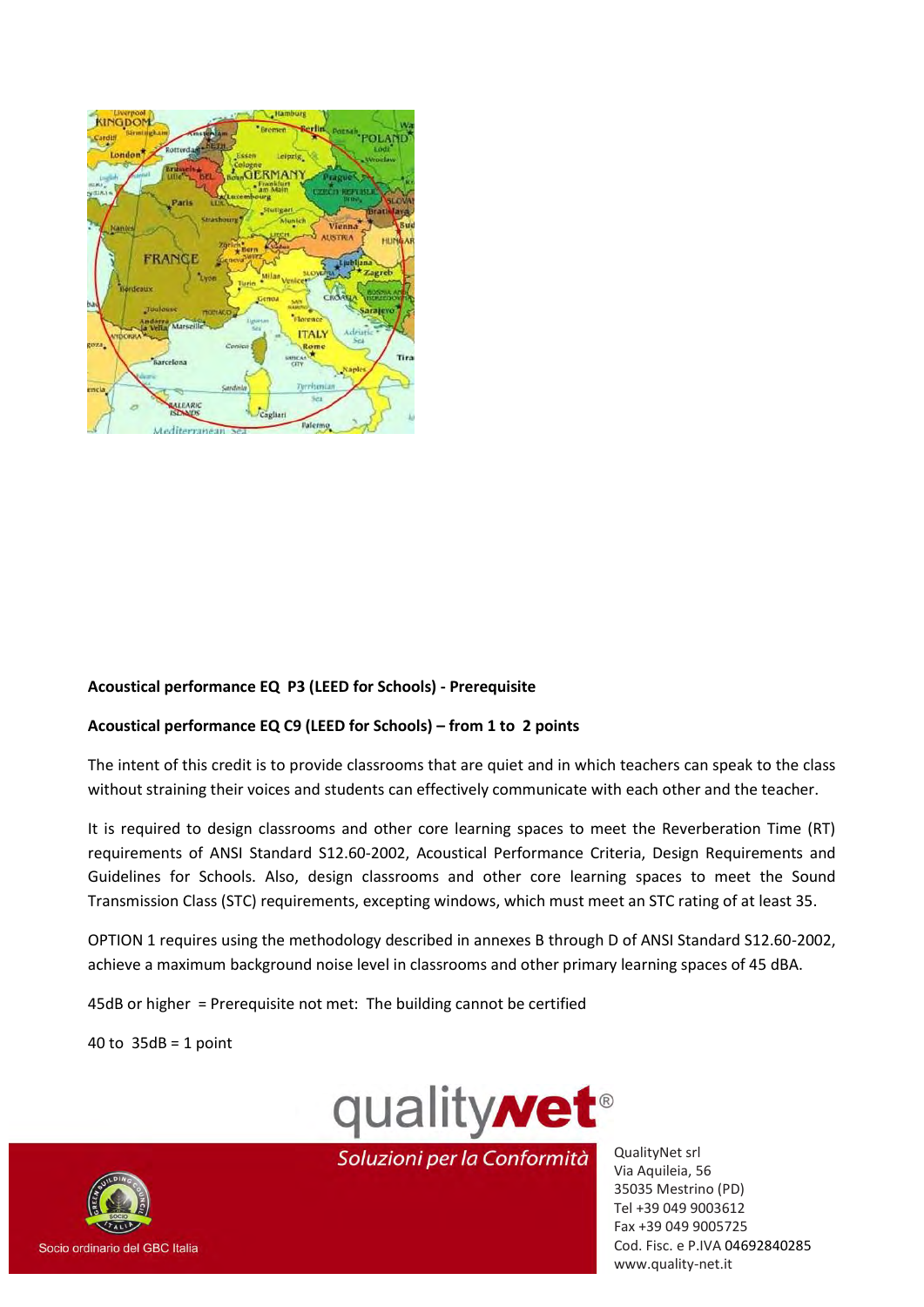#### 35dB or lower = 2 points

Thanks to its "bi-component" head, anti-noise and anti-slipping, Eterno pedestal can provide up to 25dB noise reduction level compared to other systems.

"Pedestal Silent" is designed to ensure in a single element all the technical properties of the Eterno adjustable support, plus a double noise reduction given by the bi-component head material and by the closed cell high density insulation foam, 3mm thickness, applied under the base of the support

External flooring fitted with Eterno Ivica Pedestal or Woodeck structure have been tested as far as acoustical performance and contribute to reach a low background noise inside the building, therefore supporting this credit.







Soluzioni per la Conformità